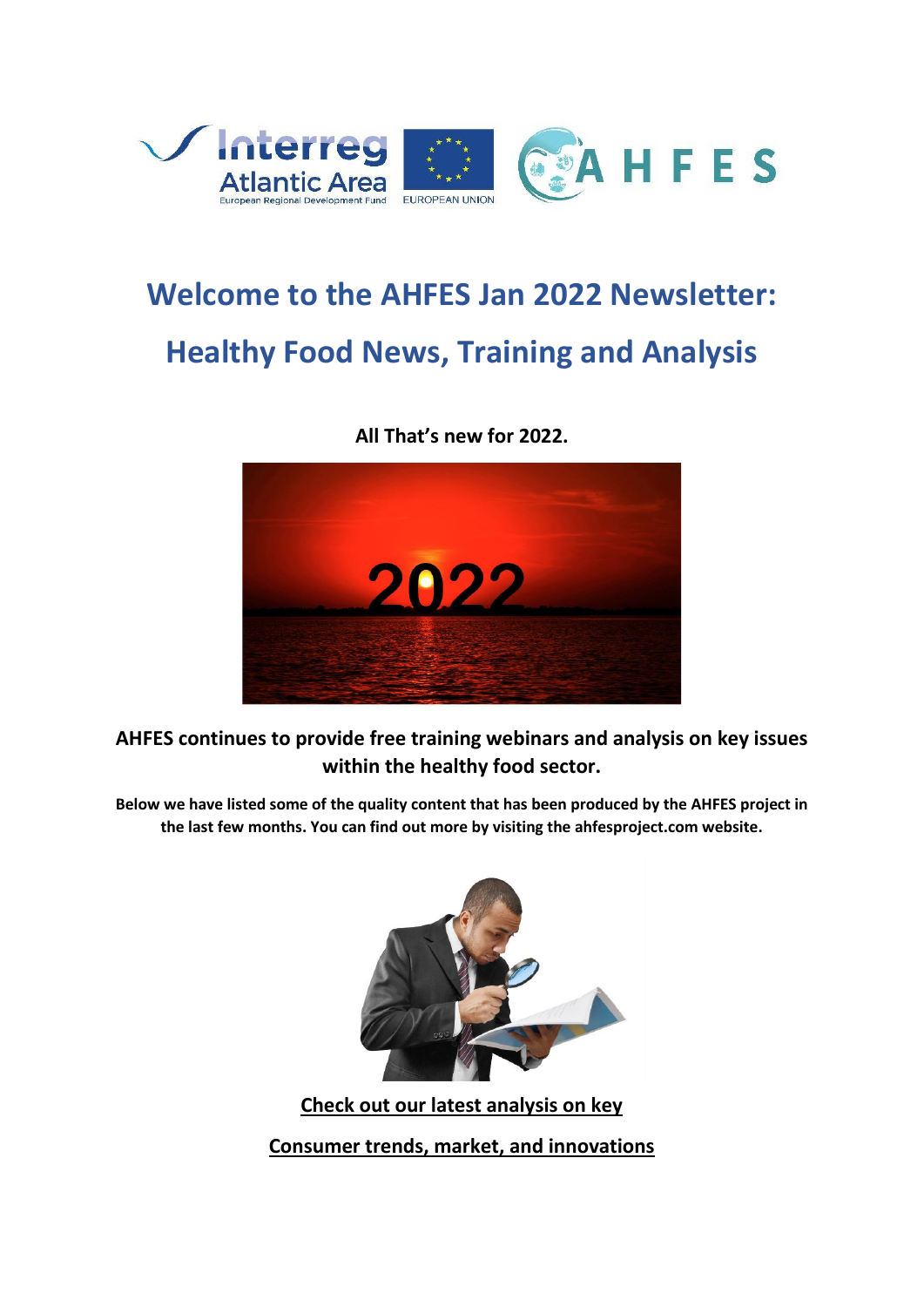#### **Bakery: European market, consumer trends, and innovation**

**https://www.ahfesproject.com/research/bakery-european-market-consumer-trends-and-innovation/**

#### **Sports Nutrition: European market, consumer trends, and innovation**

**https://www.ahfesproject.com/research/sports-nutrition-european-market-consumer-trends-and-innovation/**

#### **Soft Drinks: European market, consumer trends, and innovation**

**<https://www.ahfesproject.com/research/soft-drinks-european-market-consumer-trends-and-innovation/>**



# **AHFES have created a range of business training modules**

# **aimed at Healthy Food manufacturers.**

**Market Development - Human Nutrition & Dietary Needs - Product Development & Reformulation to Buyer Relationship Management.** 

### **Check out the extensive range of free training modules available from AHFES.**

**Check out all the modules here.**

**https://www.ahfesproject.com/training/**

## **Training Modules**

- P3- M1 An Introduction to Market Development Principles
- P3-M2 Human Nutrition & Dietary Needs
- P3-M 3 Innovation in the Healthy Food & Drink Sector
- P3-M 4 Existing Product Development (EPD) and Reformulation
- P3-M 5 Pack Design
- P3-M 6 Buyer Relationship Management
- P4 -M1 An Introduction to Internationalisation Principles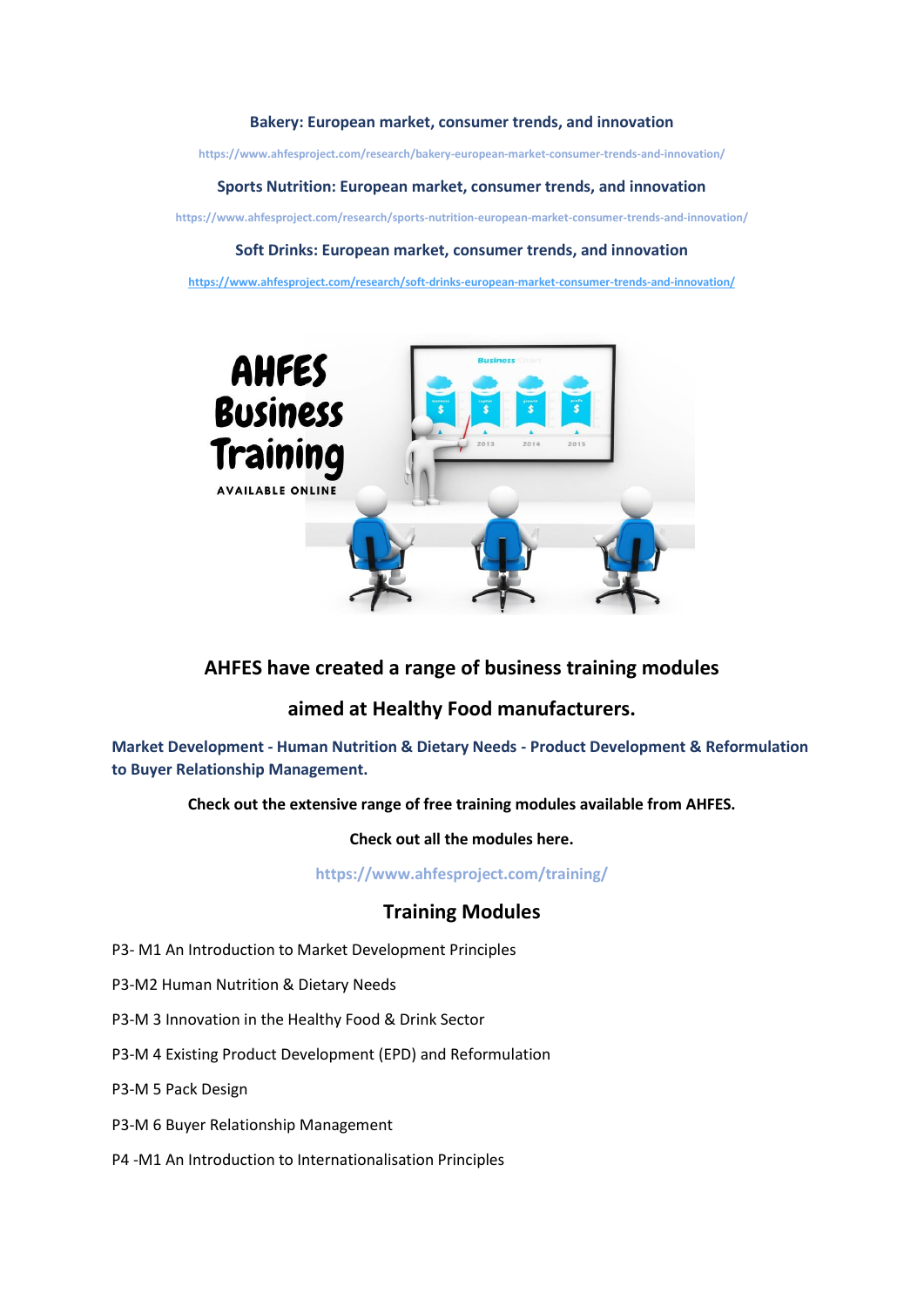P4-M 2 Internationalisation Self-assessment

P4-M 3 Development of Internationalisation Plan



## **In case you missed them,**

# **here is your chance to catch up on recent AHFES Webinars**

# **Webinars**

Webinar on the Soft drinks sector in 2021: Consumer trends, market, and innovations

<https://www.ahfesproject.com/event/webinar-on-the-soft-drinks-sector-in-2021-consumer-trends-market-and-innovations/>

Webinar on Sports Nutrition: European market, consumer trends, and innovation

<https://www.ahfesproject.com/event/webinar-on-sports-nutrition-european-market-consumer-trends-and-innovation/>

AHFES Webinar - Nutritional Attributes in recipe development

<https://www.ahfesproject.com/event/ahfes-webinar-nutritional-attributes-in-recipe-development/>

Webinar - Enhancing Foods for Health Benefits: Fortification

<https://www.ahfesproject.com/event/webinar-enhancing-foods-for-health-benefits-fortification/>

## *Copyright © 2022\*AHFES All rights reserved.*

*Communication 5 January 2022 NIFDA*

*Newsletter 2022/1*

*This project has been co-funded by the European Regional Development Fund (ERDF) through the Atlantic Area Programme, under the subsidy contract EAPA\_1071\_/2018 AHFES.*